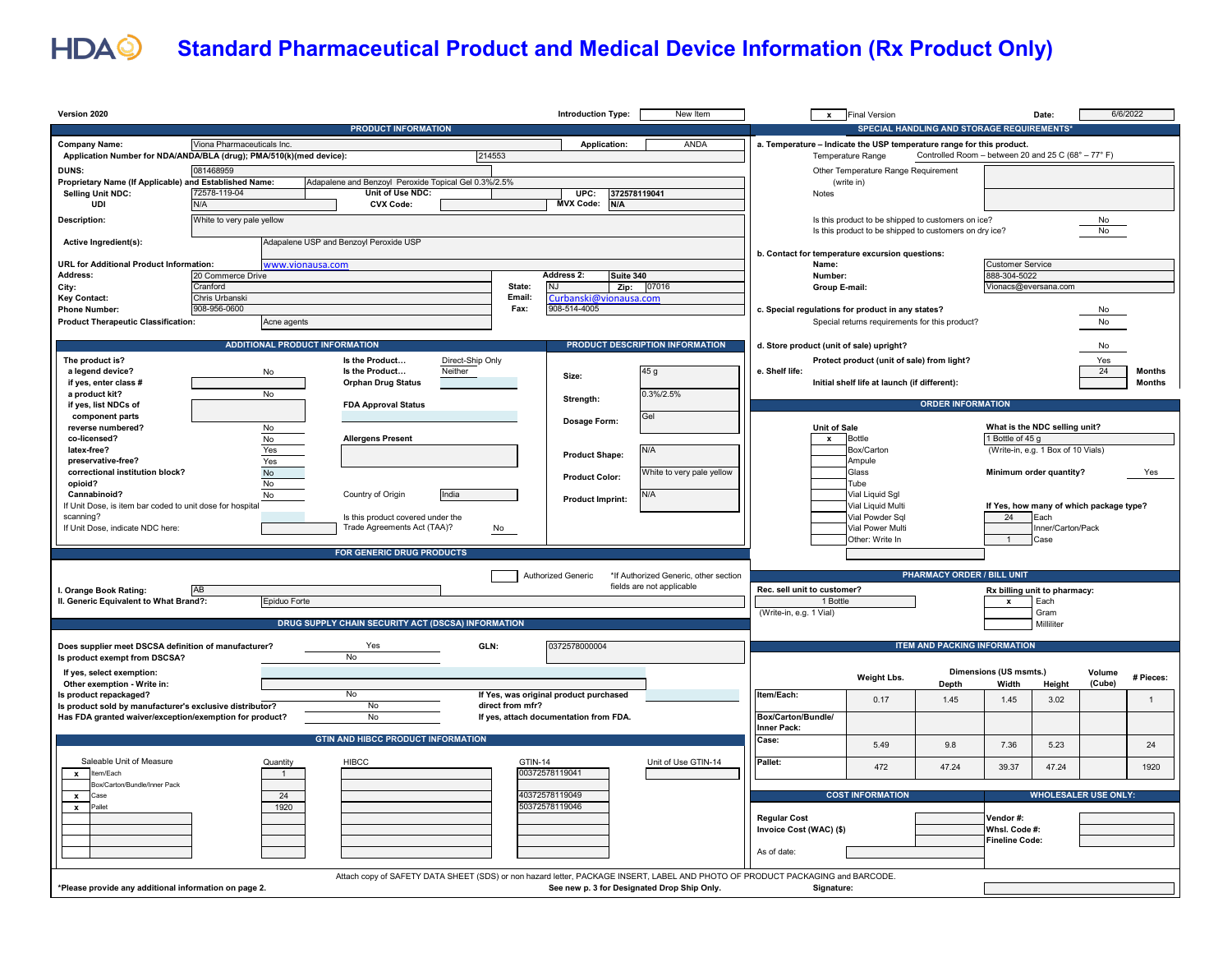## HDAQ

## **Standard Pharmaceutical Product and Medical Device Information (Rx Product Only)**

| Version 2020                                                                                                                                                                                                                                                                                                                                                                                                | For Designated Drop Ship Only Products, Please Use Page 3                                                                                                                                                                                            |  |  |  |  |
|-------------------------------------------------------------------------------------------------------------------------------------------------------------------------------------------------------------------------------------------------------------------------------------------------------------------------------------------------------------------------------------------------------------|------------------------------------------------------------------------------------------------------------------------------------------------------------------------------------------------------------------------------------------------------|--|--|--|--|
|                                                                                                                                                                                                                                                                                                                                                                                                             | MATERIAL HAZARD CLASSIFICATION and TRANSPORTATION                                                                                                                                                                                                    |  |  |  |  |
| Is this product (check all that apply):<br>a. Cytotoxic?<br>No<br>b. CA Prop. 65 Carcinogen or Reproductive Toxicant?<br>Is the product a CA Prop 65 carcinogen?<br>No<br>No<br>Is the product a CA Prop 65 reproductive toxicant?<br>Does the product label bear a CA Prop 65 warning?<br>No                                                                                                               | <b>SDS Hazard Classification</b><br>Organic<br>Corrosive<br>Inorganic<br>Oxidizer<br>Steroid/Androgen<br>Contact Hazard                                                                                                                              |  |  |  |  |
| c. Contact Hazard?<br>No<br>d. Does this product require special clean-up instructions?<br>No<br>(If yes, attach SDS with special instructions.)<br>e. Does the product contain DEHP?<br>No<br>Is this product regulated for shipment by DOT?<br>No                                                                                                                                                         | Aerosol Class; Identify NFPA Storage Level:<br>Is the product a NIOSH hazardous drug?<br>No<br>If yes, indicate which:                                                                                                                               |  |  |  |  |
| (if yes, answer a-e below and provide SDS)<br>a. UN/Identification Number<br>b. Proper Shipping Name<br>c. DOT Hazard Class<br>d. Packing Group                                                                                                                                                                                                                                                             | <b>Hazardous Waste Identification</b><br>EPA Hazardous Waste Code:<br><b>Waste Characteristics</b>                                                                                                                                                   |  |  |  |  |
| e. Inhalation Hazard?<br>No                                                                                                                                                                                                                                                                                                                                                                                 |                                                                                                                                                                                                                                                      |  |  |  |  |
| Is this product regulated for shipment by IATA?<br>No<br>(if yes, answer a-e below and provide SDS)<br>a. UN/Identification Number<br>b. Proper Shipping Name<br>c. DOT Hazard Class                                                                                                                                                                                                                        | <b>REMS or REGISTRY RESTRICTIONS</b><br>Is there a REMS on this product?<br>No<br>If Yes, is it managed with a pharmacy registry?<br>Website URL:                                                                                                    |  |  |  |  |
| d. Packing Group<br>e. Inhalation Hazard?<br>Is the product restricted for air shipment? If so, indicate restriction:<br>Passenger<br>Cargo<br>Passenger & Cargo                                                                                                                                                                                                                                            | Med Guide Required<br>No<br>Limited Distribution Requirement<br>No<br>Comments / Details: (For example, iPledge program?)                                                                                                                            |  |  |  |  |
| Is this a reportable quantity?<br>No<br>RQ Threshold:<br>Is this a marine pollutant?<br>No<br>Is this product shipped utilizing an authorized DOT exception or Special Permit?<br>(if yes, identify method below)<br>No<br><b>Limited Quantity</b><br>Consumer Commodity, ORM-D<br>Small Quantity (49 CFR 173.4)<br>Special Permit; DOT-SP<br>Special Provision (listed in Column 7 of 49 CFR 172.101);     | <b>REMS:</b><br>REMS Program Manager Name:<br>Phone:<br>Supplier Manages REMS registry exclusively:<br>Wholesale distributor support:<br>Provider Name:<br>DEA#:<br>PCPDP#:<br>Site Enrollment Number assigned<br>NPI #:<br>by Supplier:<br>Comments |  |  |  |  |
| SP#<br><b>ADD'L STORAGE INFORMATION</b>                                                                                                                                                                                                                                                                                                                                                                     | Registry:<br>Registry Program Contact Name:<br>Phone:<br>Comments                                                                                                                                                                                    |  |  |  |  |
| Is the Product<br>Controlled Substance?<br>Controlled Substance Code<br>No<br>No<br>Controlled by State(s)?<br>Listed Chemical (List I or II)<br>ARCOS Reportable?<br>No<br>If yes, indicate which:<br>Schedule No.<br>Is it a scheduled listed chemical product?:<br><b>CLASS OF TRADE RESTRICTION:</b><br>No restriction: Select YES if sold to retail pharmacy, hospitals, clinics and physician offices | <b>RETURN INSTRUCTIONS</b><br>888-304-5022<br>Contact tel. # if product received damaged:<br>Yes<br>Is product returnable for credit:<br>URL/Link to returns policy:<br>www.vionausa.com                                                             |  |  |  |  |
| Restricted to retail pharmacy only:<br>Restricted to hospital, clinics, and physician offices only:<br>Restricted from US territories? (explain in comments)<br>Comments:                                                                                                                                                                                                                                   | Special regulations or returns requirements for this<br>product in certain states?<br>If so, which states? Other requirements? Comments?                                                                                                             |  |  |  |  |
|                                                                                                                                                                                                                                                                                                                                                                                                             | MISCELLANEOUS NOTES and/or Image of Product Barcode:                                                                                                                                                                                                 |  |  |  |  |
|                                                                                                                                                                                                                                                                                                                                                                                                             |                                                                                                                                                                                                                                                      |  |  |  |  |